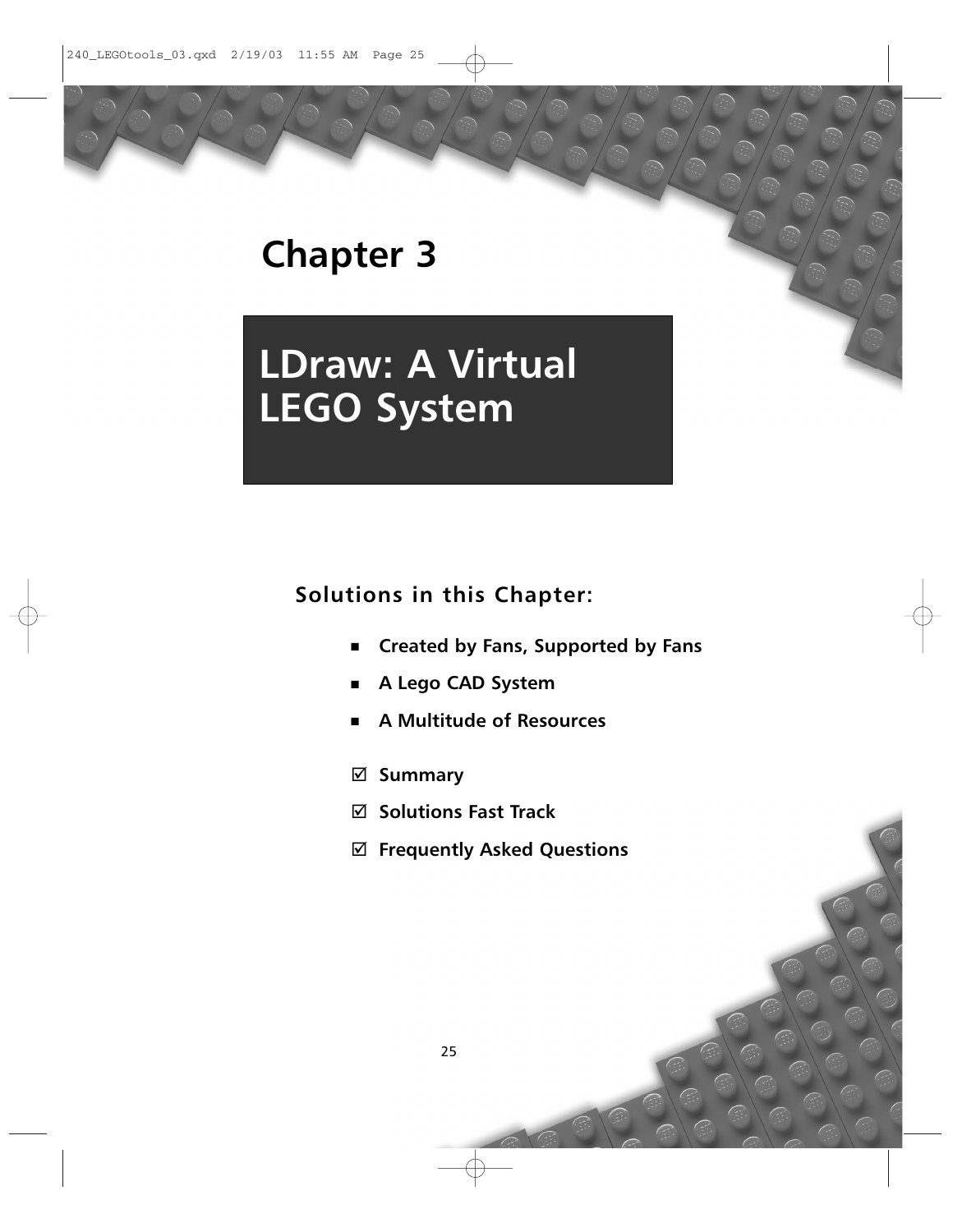### **Introduction**

LDraw lies at the heart of the LEGO-based 3D illustration package described in this book.We chose LDraw precisely because it is the standard and most developed software in the LEGO CAD fan community.This software has quite a unique history and, consequently, some unique features.This chapter gives you a brief background and general overview of LDraw, the program that started it all.

This information is especially important for the first-time user.The rest of this book is a very practical guide dealing with how to use several applications to create 3D LEGO models using a computer. Building with virtual LEGO is very easy, but you will still have to concentrate on the finer points of the process to become a skillful modeler. In the following chapters we sometimes focus on *why* functions work the way they do, but we spend most of the time on *how* they work.To be focused from the start, you will be much better off knowing a few essential concepts about the LDraw software before you begin using the other programs.

First, you have to know that although LDraw is installed on your system, you will only really be using it *indirectly*.What does this mean? It means that you will not be directly using the original LDraw program but rather the *system* it has spawned.The software suite described in this book is the result of the work of many fans, both developers and users and testers. Many authors have contributed elements to these programs. In this book, we bring together some of these elements and show you how to use them to create 3D models using your computer. LDraw is the catalyst that binds them all together.

How can a program that we do not use directly have such an enormous influence on what we create? In certain ways, LDraw resembles the product that inspired it: LEGO. LEGO is fun to play with because a great deal of work has gone into its design. Even basic LEGO bricks are not as simple as they appear at first glance. For one thing, they contain several locking points that work flawlessly, almost seamlessly, every time you connect one brick to another.This and many other high-quality characteristics of LEGO bricks are the result of seriously intelligent design. If it is extremely easy to take this level of quality for granted, that is because the system is also designed to be *easy to use*.

The highly successful LEGO building system is the result of the ideas of Ole Kirk Christiansen, a Danish carpenter who lived in the first half of the twentieth century. Ole was bent on making the highest-quality toys possible; he simply would not settle for anything less. In the second half of the twentieth century, James Jessiman, an Australian programmer and avid LEGO fan, picked up on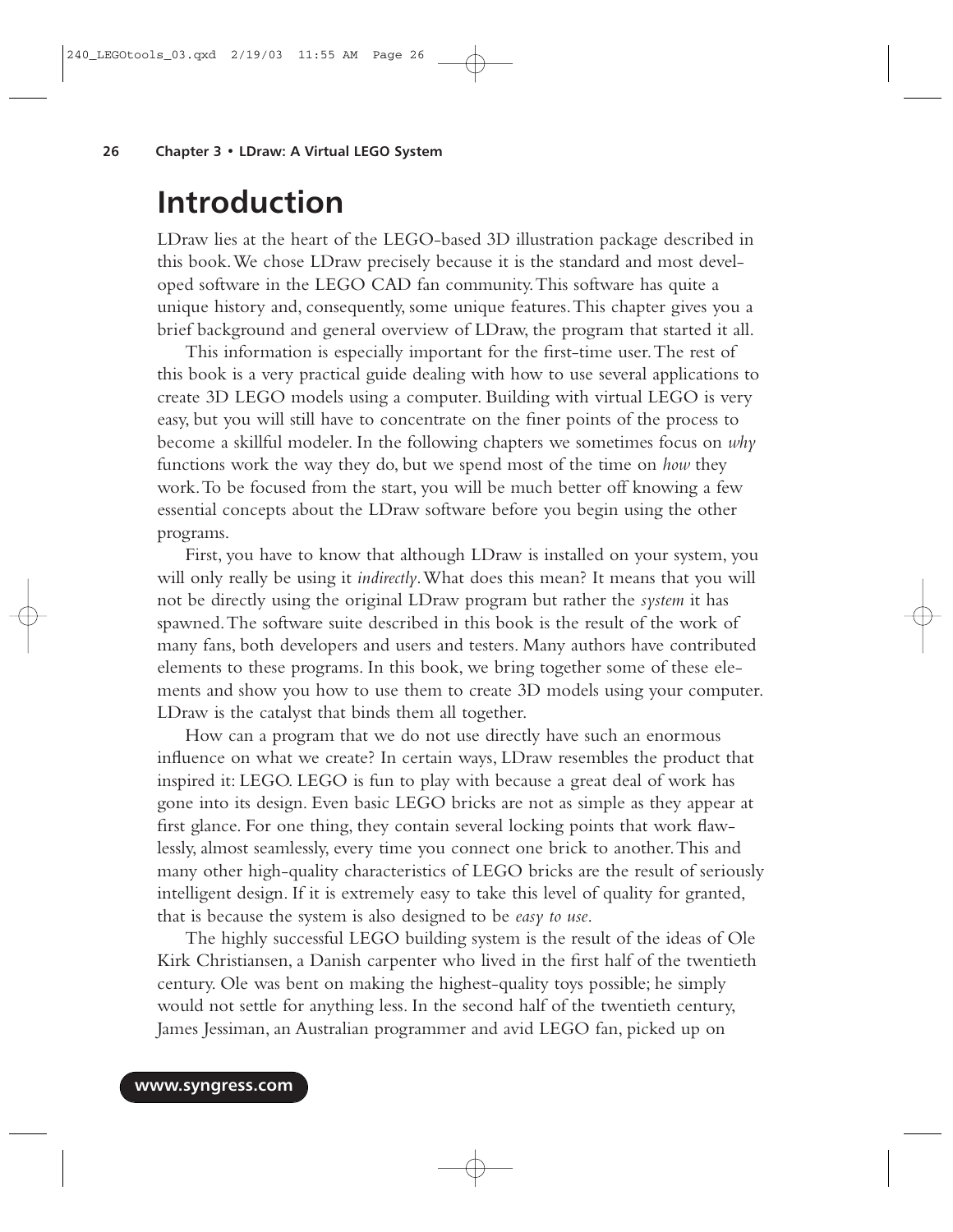Christiansen's original ideas and, with the creation of LDraw, set the rules for a high-quality LEGO-based building system using a computer.The important thing to understand is that James did not simply replicate the design of the LEGO parts using a computer. From the very beginning, he incorporated into the software the quality expectations found in the original LEGO toy.This means that the resulting product is both robust and easy to use. Read on to see how James Jessiman accomplished both objectives.

### **Created by Fans, Supported by Fans**

Second only to its incredible quality is the fact that LDraw is an unofficial, fancreated software system.Tragically, James Jessiman, not only the creator of LDraw but also the key inspiration for all the LEGO CAD programs and materials that followed (including this book), died in 1997 at the young age of 26, barely two years after releasing his software to the world.

This was obviously a turning point in LDraw's history.The odds against its survival quickly piled up. Like most freeware, LDraw had no marketing budget and little initial support beyond a few of the creator's acquaintances. Not only that, at the time of Jessiman's passing, the software had become technically obsolete and was being overwhelmed by the newly emerging Windows operating system.

Yet the program and its specifications didn't disappear.There are probably a few factors that helped its survival, chief among them the emergence of the Internet and the ability to easily disseminate software all over the world online. However, the one key element was Jessiman's ingenious design guidelines for the LDraw file format and general program functions.They allowed the software's users to fight back against the odds and ultimately win, establishing the software in its justly deserved place at the top of the LEGO CAD pile—all, of course, still free of charge.

### The Initial Release

James Jessiman released the first version of LDraw in 1995.At around the same time, Microsoft introduced Windows 95. Most developers, including James, were still creating applications for the DOS operating system (which was more reliable and familiar than Windows 3.1, the version of Windows that preceded the much more successful Windows 95).There cannot be a more fitting testament to Jessiman's immense and barely tapped talent than the fact that his DOS application has become the de facto LEGO CAD standard for the new millennium—long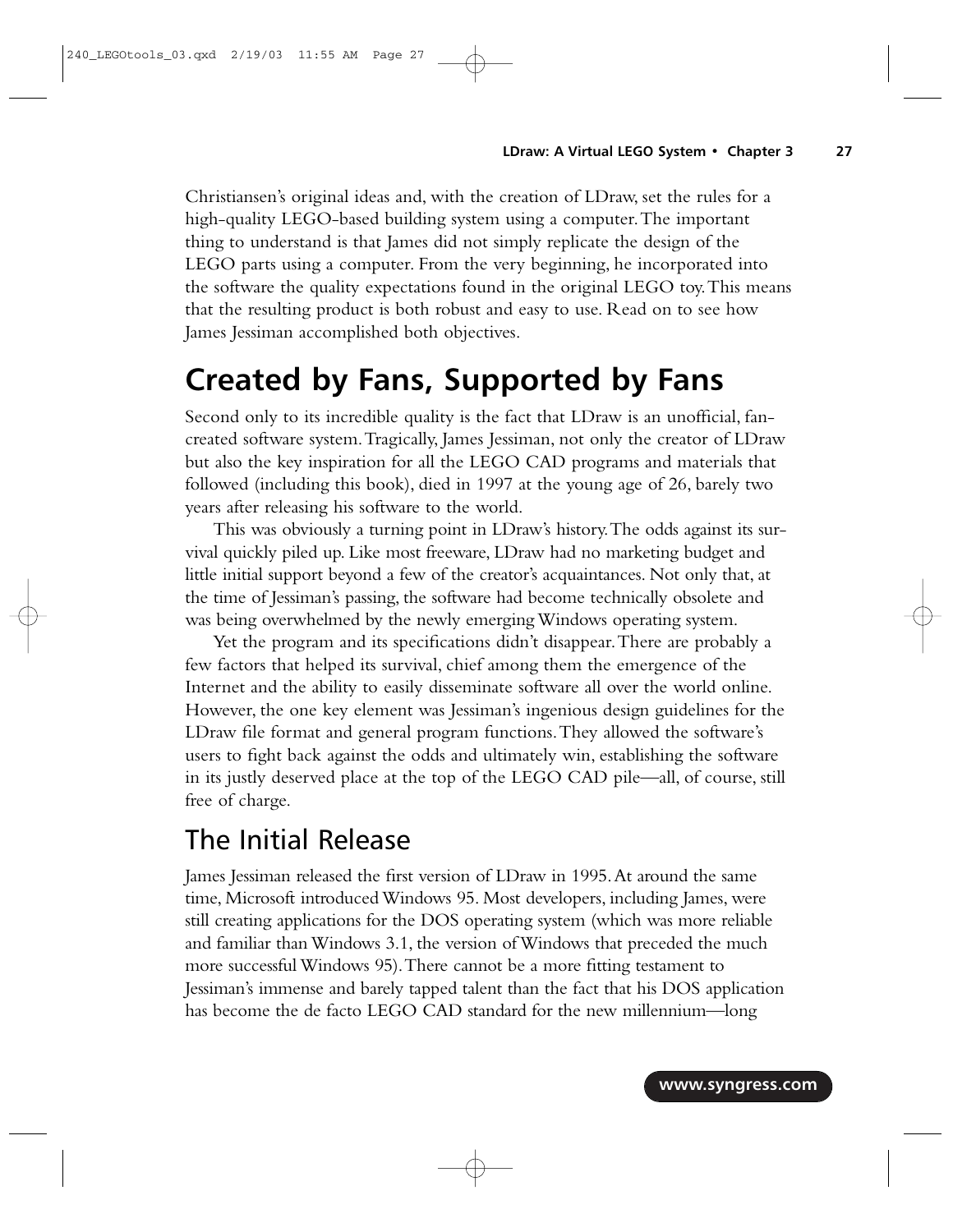after DOS,Windows 3.1, and Windows 95 have become obsolete.As the international LEGO community achieves maturity, its CAD efforts are articulated around Jessiman's original vision for LDraw.This is a truly impressive accomplishment.

How does a program that a fan created come to have such an enormous influence on a community of users and developers? LDraw is a freeware program, like all applications described in this book.What this means is that the program is free to use.This factor might not seem to be all that important, but it was one of the key reasons for LDraw's growth and expansion. Since LDraw is a task-oriented piece of software offered for free, many people tested it just to see what it was all about. Once they actually used LDraw, they were hooked. Some wellknown programs (especially videogames) started highly successful commercial lives this way.At this stage, the software passed its first critical test: Since it was good, many people clamored for more. Since programmers tend to know other programmers, word spread and some initial users came back asking how they could *modify* the program to fit their needs.

At this stage, Jessiman faced a very modern challenge: How exactly to manage his intellectual property. For an example of how other companies have answered this question, take a look at the LEGO company itself. LEGO puts out a product that lets users *create*. If a user invents a custom model and takes a picture of it, what part of that picture belongs to LEGO and what part belongs to the user? LEGO has taken (not surprisingly) a very intelligent approach to this dilemma: The company allows users to display any and all creations they have built with LEGO, as long as they make it perfectly clear that they are not *official* LEGO products.This suits all sides well, except maybe the pirates—tough luck for them!

Since James Jessiman did not have the backing of a global brand and was developing software, not plastic bricks, he used a different way to satisfy both creators and users. He retained the property of the LDraw software but allowed (and encouraged) full access to the file format.This way, he kept the intellectual property of his program but let people write their own programs and files using the same resources that he had used.This solution was quite generous, but also smart: It allowed James to retain the intellectual property of the program he had developed while at the same time sharing a common pool of users and testers to develop his software more fully.

### LDraw Today

And develop they did.As we explain in Chapter 10, the international LEGO fan community was waiting for something like the Internet to happen—a way to share information and spread the word about the software.Although not all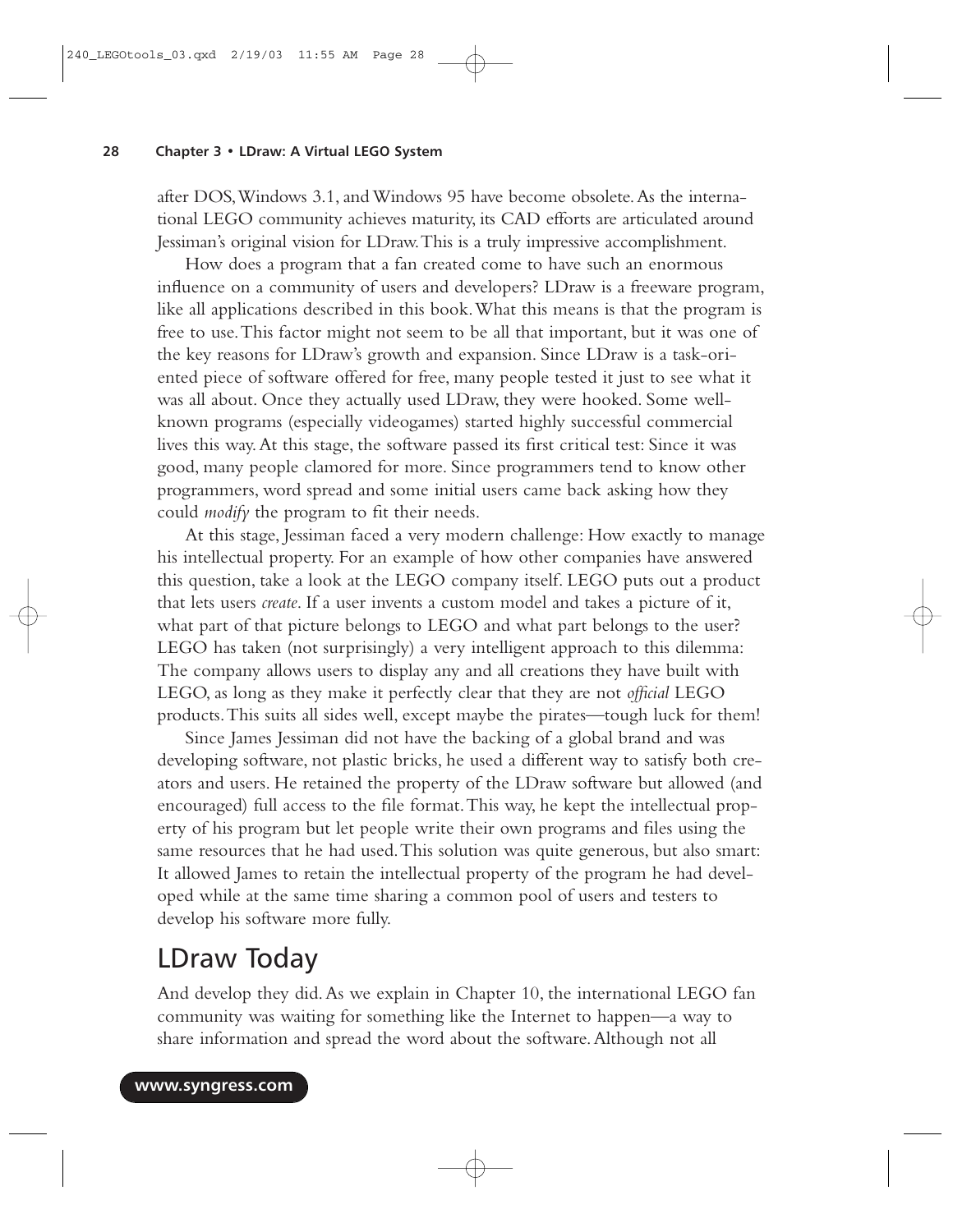LEGO fans use the LDraw software, its influx of users and developers keeps growing.With their input, the LDraw software system has grown stronger.As you will see in this book, LEGO-based 3D software is also part of a larger pool of 3D software developed for and by fans. Much of this software has reached a level of quality comparable to some of the best software available commercially.The relatively closed (and very experimental) world of computer-generated 3D graphics is being cracked open by programs such as these, which simplify and demystify the process, bringing it down to a level that is accessible to all. LDraw-based software is a key part of this scene (among other things, because it is one of the easiest ways to learn the discipline) and will increasingly continue to grow in influence as more people are exposed to it.

Additionally, the availability of the software and modern telecommunication tools has come close on the heels of a huge step forward in the development of computer hardware.Three-dimensional illustration relies *heavily* on hard-core computer equations; some software can literally require many millions of operations per second, putting even the fastest computer processor through its paces. In the past, the casual user required not only specialized software but also top-end (and thus expensive) hardware to create 3D images.Today, the situation is completely reversed.The software is easily available for free, and it will produce outstanding results in even medium-grade computers.

The LDraw resources are organized around two Web sites.The LDraw.org Web site is the beacon for all things related to LEGO-based construction software, including programs that do not follow the LDraw standard.The trustees of James Jessiman's memory have done a great job in providing all sorts of support to help LEGO fans use and further develop Jessiman's original work.Apart from the obvious benefit of having a central repository of information and resources on the LDraw.org site, users and developers find the CAD forums of the LEGO Users Group Network, or Lugnet, site a good place to meet people with a similar interest in all things LEGO, as well as peers willing to lend a hand or review additions to the LDraw system.You can find more information about these and other LEGO CAD resource sites in Chapter 10.

### **A LEGO CAD System**

CAD stands for *computer-aided design*.The term refers to engineering tools such as the ones used in 3D industrial design to model objects using computers. CAD applications provide not only a visual representation of models (whether buildings, vehicles, or something else) but also technical information regarding materials,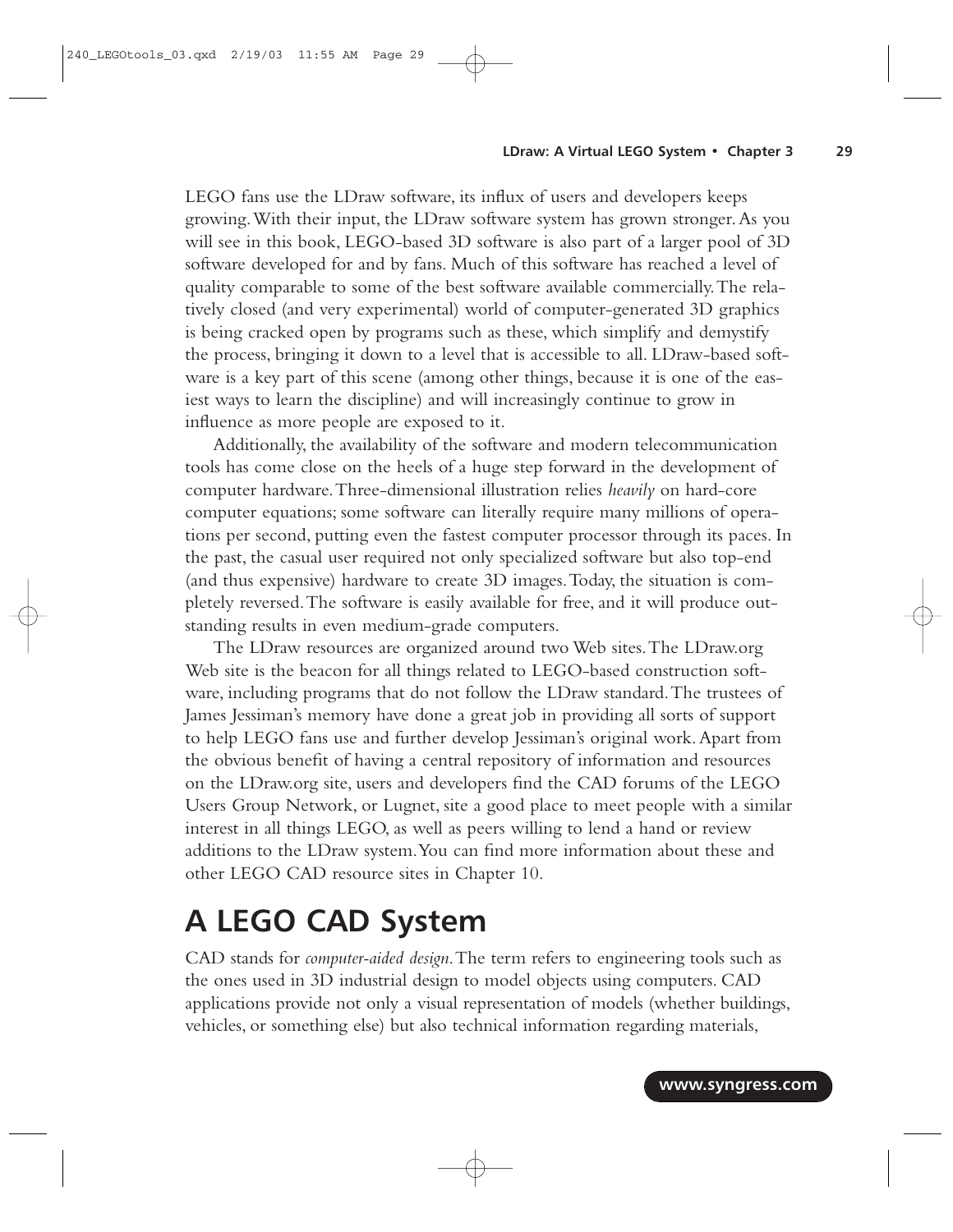element count, and so on. Reading this book, you will first learn how to use the programs to create models using computers. Once you have mastered these techniques, we will take a look at some of the advanced capabilities, such as the creation of instruction steps and animation sequences.

In order to get to that level of knowledge, you must first understand a few basic concepts behind all LDraw-based software.You can think of this software as a cross between a graphics program and a database.We will first explore how this software works in practical terms, by taking a look at the parts library, which is a fundamental part of the LDraw system.We will then briefly look at the importance of having an "open" file format.

### LDraw System Basics

Programs like LDraw and MLCad allow us to create 3D models using a computer—models that are made of existing elements based on LEGO parts.There are certainly several ways to accomplish this goal. James Jessiman took a threepronged approach with his creation of LDraw. Instead of basing the system around a program, his approach actually gave equal or more relevance to two other elements of the system: the file format and the parts library.Thus, the LDraw system is composed of three essential elements:

- The file format
- The program(s)
- The parts library

Starting in Chapter 6, you will be introduced to the file format in detail and will learn how to tweak it to accomplish all sorts of special effects in your models.The hands-on use of the actual modeling programs (starting with MLCad) begins in Chapter 4. For now, what is important is that you become aware of the role of these other programs in the general LEGO CAD picture.To understand the overall LDraw scheme, the best place to start is the parts library. The role of the parts library is probably the element of the LDraw system that is easiest for beginning users to grasp.You can think of the parts library as a heap of virtual LEGO parts, much like the ones many of us had as children (and hopefully kept as adults!). In the parts library, you will find the basic material for your models.After all, you cannot build anything without parts.

The parts library has several advantages over a pile of real-life LEGO parts. It is actually a lot more like an organized catalog of part types linked to a warehouse with an infinite supply, available in any color we choose.We will look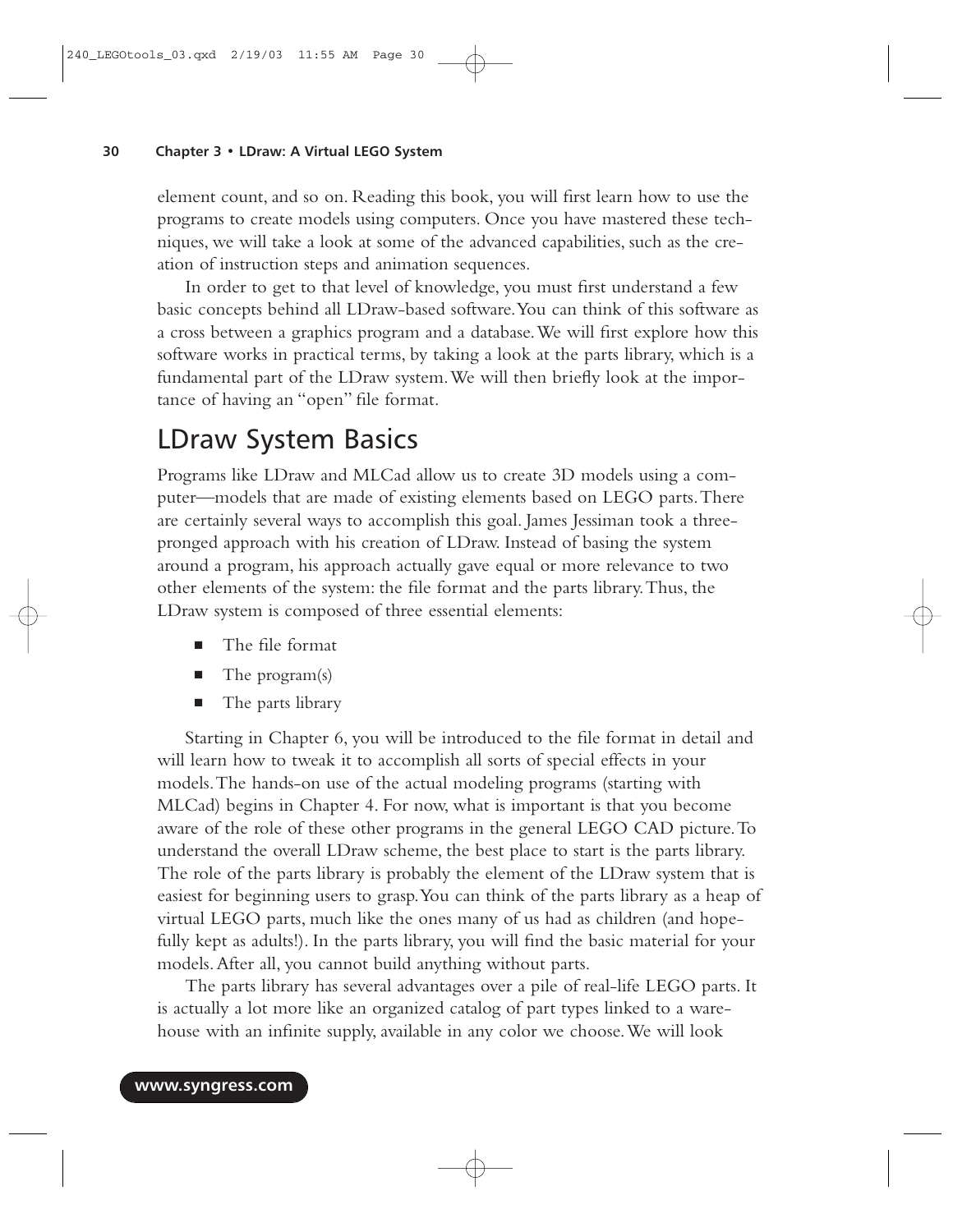more closely at the parts library later in this book. For now, let's assume that we have the parts; what else do we need to build our computer models? We need a way to put the parts together and a way to store the models for later editing or perusing.

It would seem that the most obvious way to put these parts together would be to come up with a program that did just that. However, Jessiman took a slightly different approach in developing LDraw. Instead of creating the program side of LDraw first, he decided to define the file format first.As it turns out, this was a brilliant approach. Once he wrote the smart specifications for the file format, everything else came naturally—so much so that over seven years later we are still exploring the possibilities contained in those LDraw file format specifications.Additionally, it must be noted that when Jessiman died, he was still working on new ways to make the LDraw file format (and thus the system) even more efficient. Despite some advanced details of the system that are arguably "incomplete," his LDraw system still performs in a flawless manner.When we call it an impressive achievement, we do not exaggerate.

### A Virtuous Cycle

Let's see how all this works in practice to give you a clearer picture of what we are talking about. How can a file format sustain a parts library *and* a suite of programs? The answer is that the LDraw file format allows us to store both *parts* for the library and *models* made out of parts from the library in the same format. Figure 3.1 shows how the three elements—the files themselves, the parts library, and the program to assemble the parts—work together.

#### **Figure 3.1** The LDraw Scheme

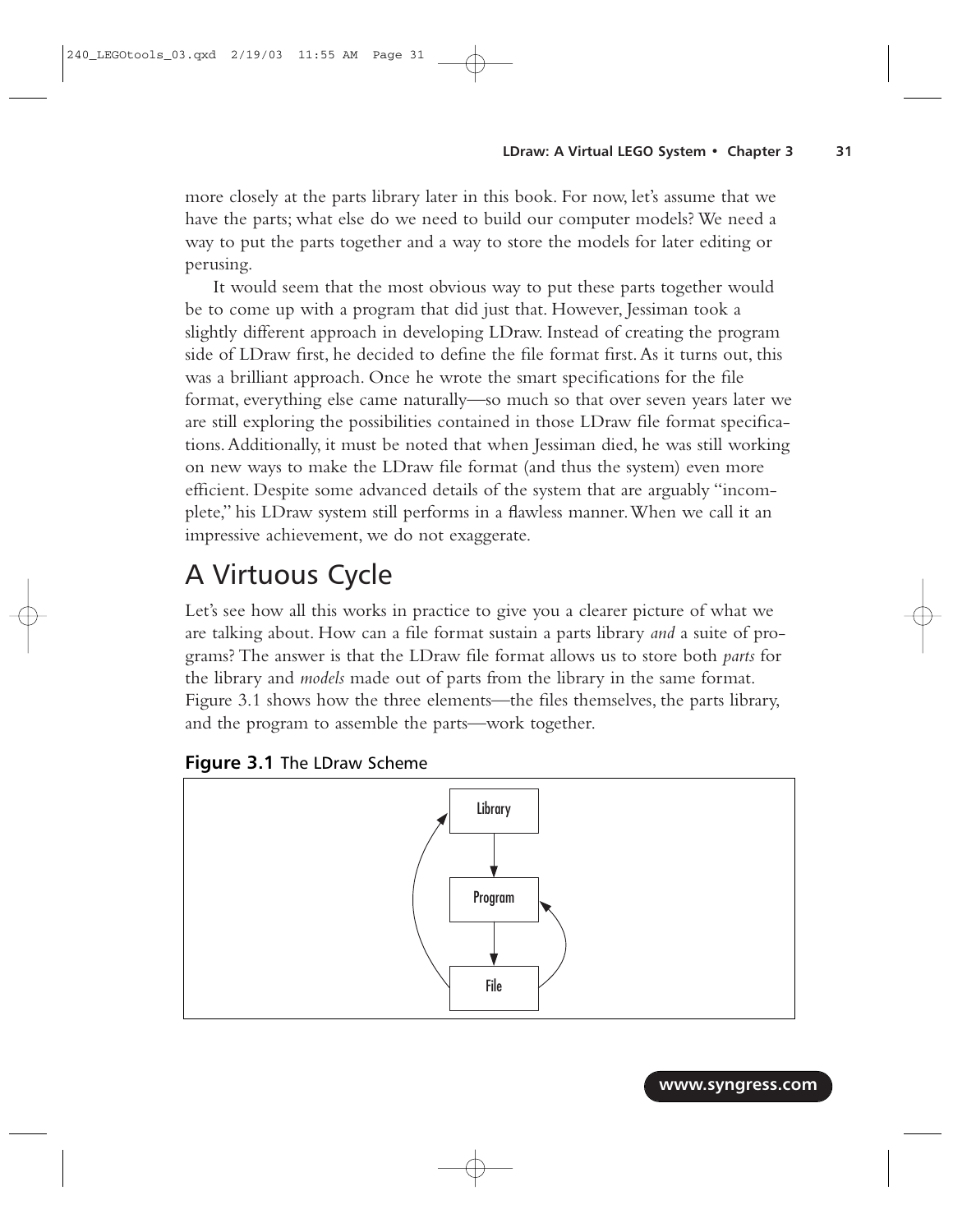As we explained earlier, to create virtual LEGO models in a computer, you first need the library of virtual LEGO parts.You then need a program that allows you to put them together. Finally, you need a file format to store your finished models. By designing the LDraw file format so that it can *also* be used to define the LEGO parts in the library (allowing programs to use finished models as parts or submodels of larger models), James set up a *virtuous cycle*.Virtuous cycles are composed of elements organized in such a way that they reinforce each other automatically, strengthening the system as it is used.

Let's see the real-life consequences of this approach. By setting up LDraw as shown in Figure 3.1, Jessiman recruited the potential help of every user of his LDraw system.The LDraw executable was actually the program that read the files. Users of the initial release of LDraw had to type the model files into a text editor.When LDraw read those files, it produced an image of the model on the computer screen.This by itself was pretty revolutionary because it let LEGO fans share their creations among each other in a way that had not been possible since LEGO was first created. Even this limited software release was enough to plant the seed for the cycle to take place.Along with the initial LDraw executable, Jessiman included a parts library with three parts in it and the specifications for the file format.

#### **NOTE**

The original LDraw parts library contained only the three parts pictured in Figure 3.2. These parts have been rendered in LDraw (we added the name lettering with an outside program). Not surprisingly, these initial parts were virtual replicas of the first brick types that gave birth to the LEGO system as we know it today.



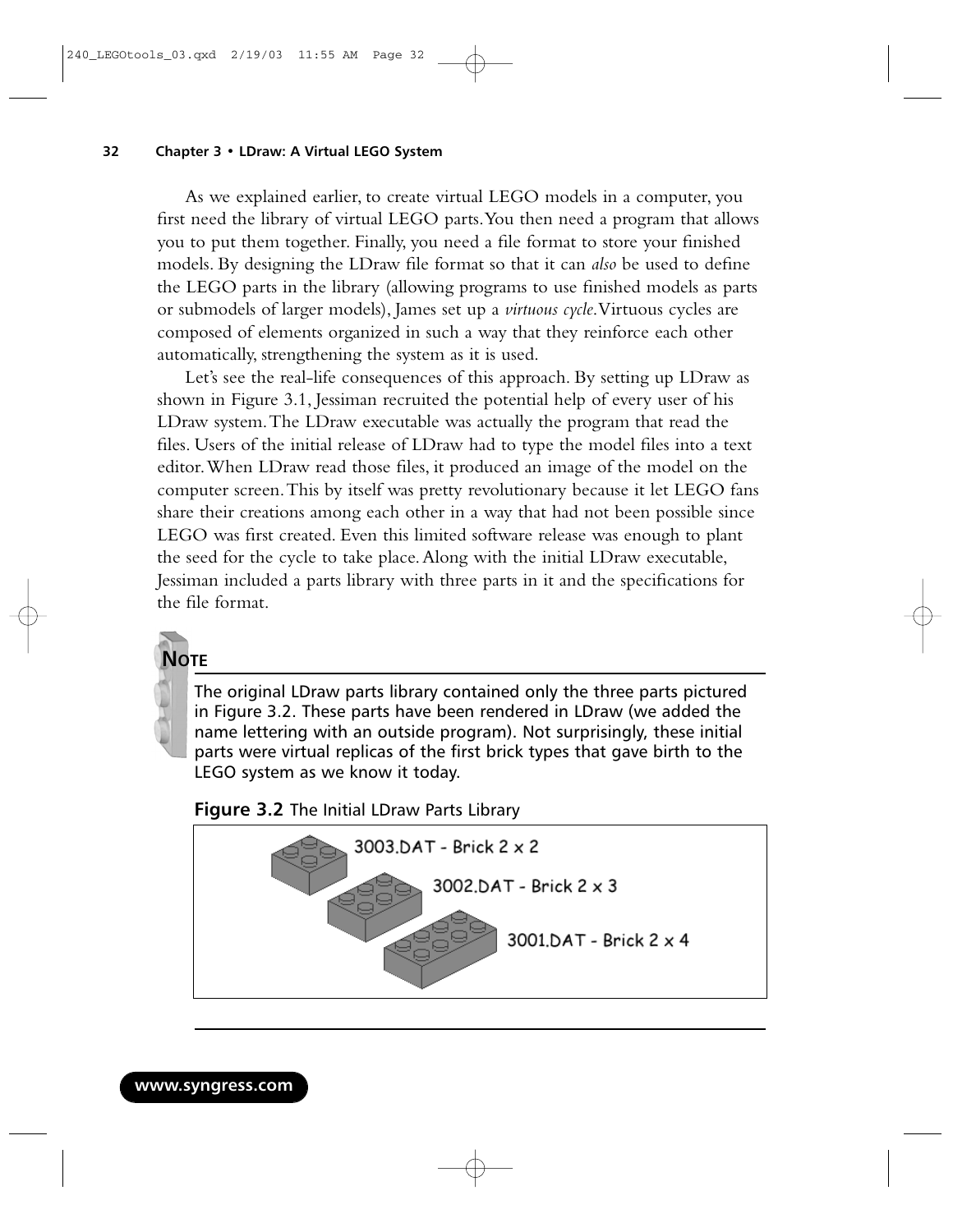Where is the seed for the cycle in that package? The seed was in the file format: If the users liked the program (and there was no reason for them not to), they would inevitably start contributing parts to the library, since they would need the parts for their own creations.The more parts in the library, the more attractive the cycle became to new users and the more potential developers there were to add parts to the existing library. From the original release of three parts, the library now holds well over 2,000 *official* parts today, with many more constantly being developed in a peer-reviewed process.

### **A Multitude of Resources**

Close to 10 years later, the LDraw system is not only healthy and growing, it has become much more sophisticated as well.The LDraw file format is what brings it all together, but it is no longer the only "seed" of the cycle. Several other programs have been developed to manipulate LDraw files.These include modelers like MLCad as well as format translators such as L3P. Format translators widen the possibilities available to us as modelers, because they allow us to interact with non-LDraw (and non-LEGO-based) applications.

Strictly within the LDraw realm, things have changed quite a bit as well.The LDraw system is still used, but the actual model building is generally done via MLCad (which we look at in the next three chapters) or other similar programs that use the LDraw library and file format. However, it is not only programs and new parts that have come out of the LDraw fan community. It is possible that in the near future,"parallel" libraries will coexist with the LDraw parts library.These new libraries will not store parts; instead, they will hold such diverse things as different effects that better simulate the conditions of real-life LEGO modeling or elements that allow users to better organize their models and create instruction steps for them. Development on some of these components has already begun, with many more unexplored possibilities still to be realized.

Consider this book your first "LDraw kit."When somebody (usually a child) gets his or her first LEGO kit, they are being exposed to a wide and gloriously intricate building system, even though they might not be aware of it right away. Similarly, in your first trips into the world of LDraw, you might not be completely aware of the complexity of the system you are using, either. However, once you get your feet wet and gain a basic understanding of these programs, you will quickly see that there is a wealth of opportunity for those looking to take the next step.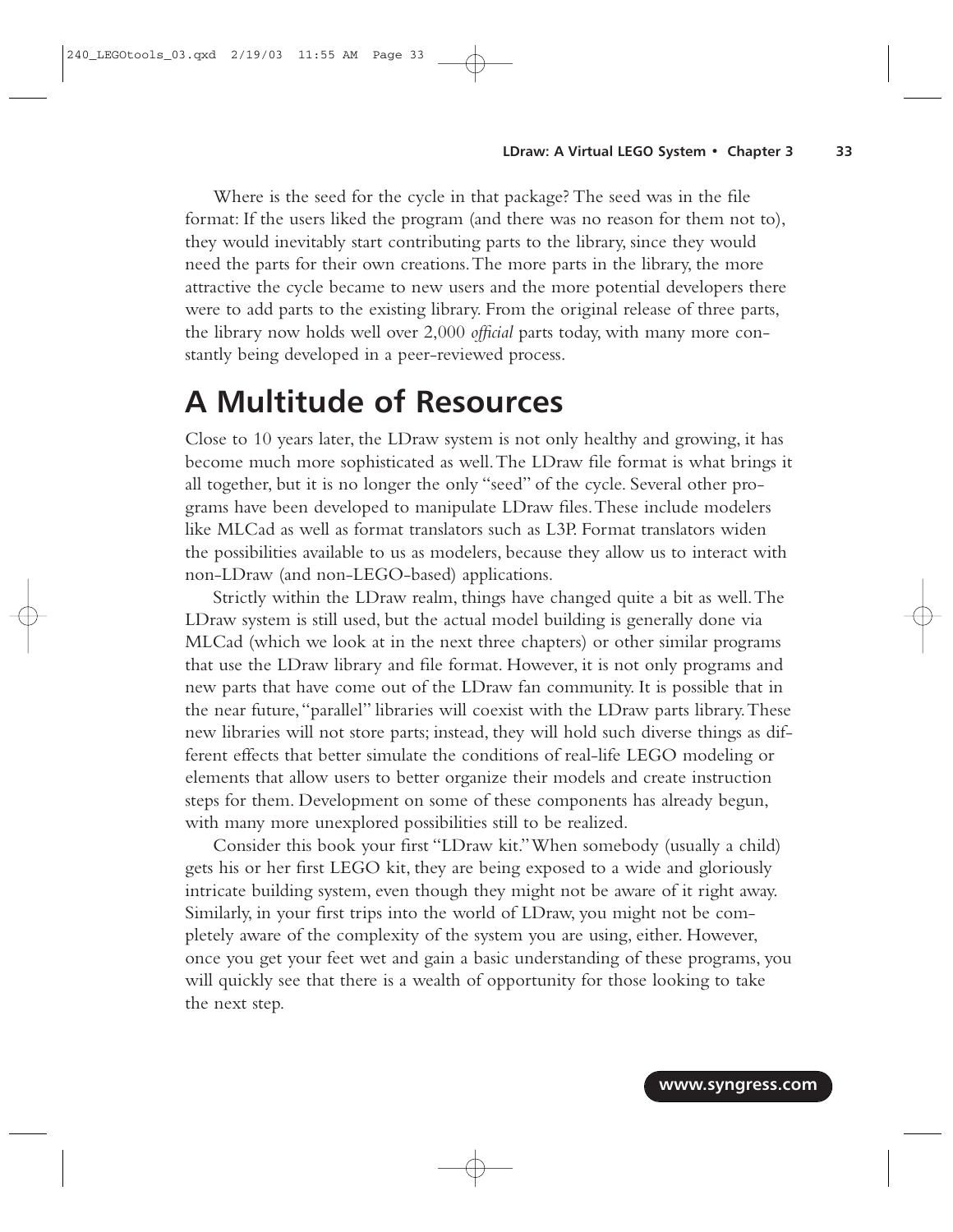### Other LEGO-Based Software

As we explain more fully in Chapter 10, deciding where to draw the line in terms of content was a major concern in writing this book.We finally decided to give readers a clear introductory path into the LDraw system and some of the major programs that have sprung up in its wake.This being the case, we decided to mention but not cover in detail everything not directly related to the LDraw system.As the experienced users of the software know well, once you are aware of the basics, there are simply too many options to try and explore them all in detail. For that reason, we encourage the reader to explore the other resources mentioned in Chapter 10 of this book.

In Chapter 10, the reader is exposed to information related to a fantastic fan community with a wealth of resources not easily matched in other hobbies. Many talented people have contributed all sorts of key elements to the LEGO and LDraw systems, from new part definitions to new programming languages for LEGO robots.Apart from being based in some way on products put out by the LEGO company, these elements all share another characteristic with LDraw: They are created by fans, for fans, and are offered free of charge.

We apologize to the developers of some of these other LEGO-based programs for not reviewing their often excellent, unique, and incredibly engaging software in the detail it deserves. Our main objective with this book is to introduce as many people as possible to the wonderful world of virtual LEGO-based modeling. It is our sincere belief that the LEGO community as a whole gets better as more people become involved.We think James Jessiman would agree.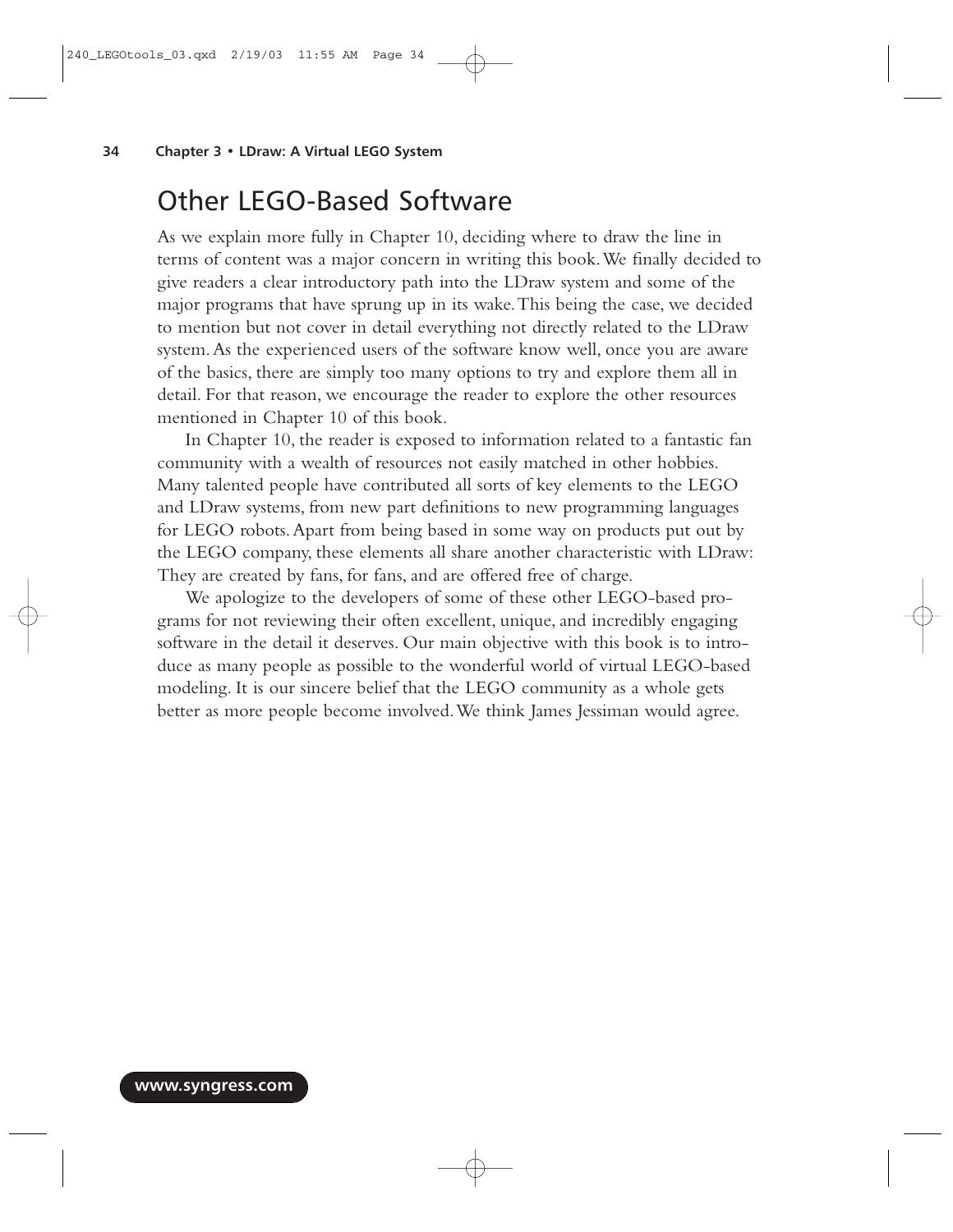### **Summary**

This chapter provides some background on LDraw and its place in the LDraw system as a whole.This information is important for the first-time user because it is essential to understand that LDraw is the basic system that sustains the rest of the software described in this book.Although we do not directly use the LDraw program as we work through this book, we do use and rely on its file format and other key components.

The most important aspect of LDraw (aside from its quality) is the fact that it was created by a LEGO fan and thoroughly tested and further developed by other fans. James Jessiman, creator of the original LDraw software, passed away at a young age. In LDraw, he has left behind a technical legacy of impressive elegance and absolute rigor.

The system that Jessiman designed relies on three elements: a parts library, a program to create models, and a file format to store them. Jessiman started by designing a file format that, when completed, would allow the other two elements to happen naturally in the software development cycle. Since the file format accommodates parts from the library as well as models made of those parts, from the beginning there was the possibility to add new parts to the library, which made the program more attractive.

Thus, the more LDraw users, the better the LDraw system became.Today, the LDraw system has grown in both the number of parts in the library as well as the number of auxiliary programs, extensions to the file format, and a host of other goodies waiting for users to discover them.

## **Solutions Fast Track**

#### Created by Fans, Supported by Fans

- ⊠ LDraw is a *system* designed to create virtual LEGO models with computers.
- $\boxtimes$  LDraw's great success lies in a three-pronged approach that ultimately has created a wide and sophisticated building system that resembles the real LEGO system in many ways.
- $\boxtimes$  The key resemblance between the LDraw system and the LEGO system is the obsession with top-quality results and nothing else.This approach has ultimately proved successful in both cases.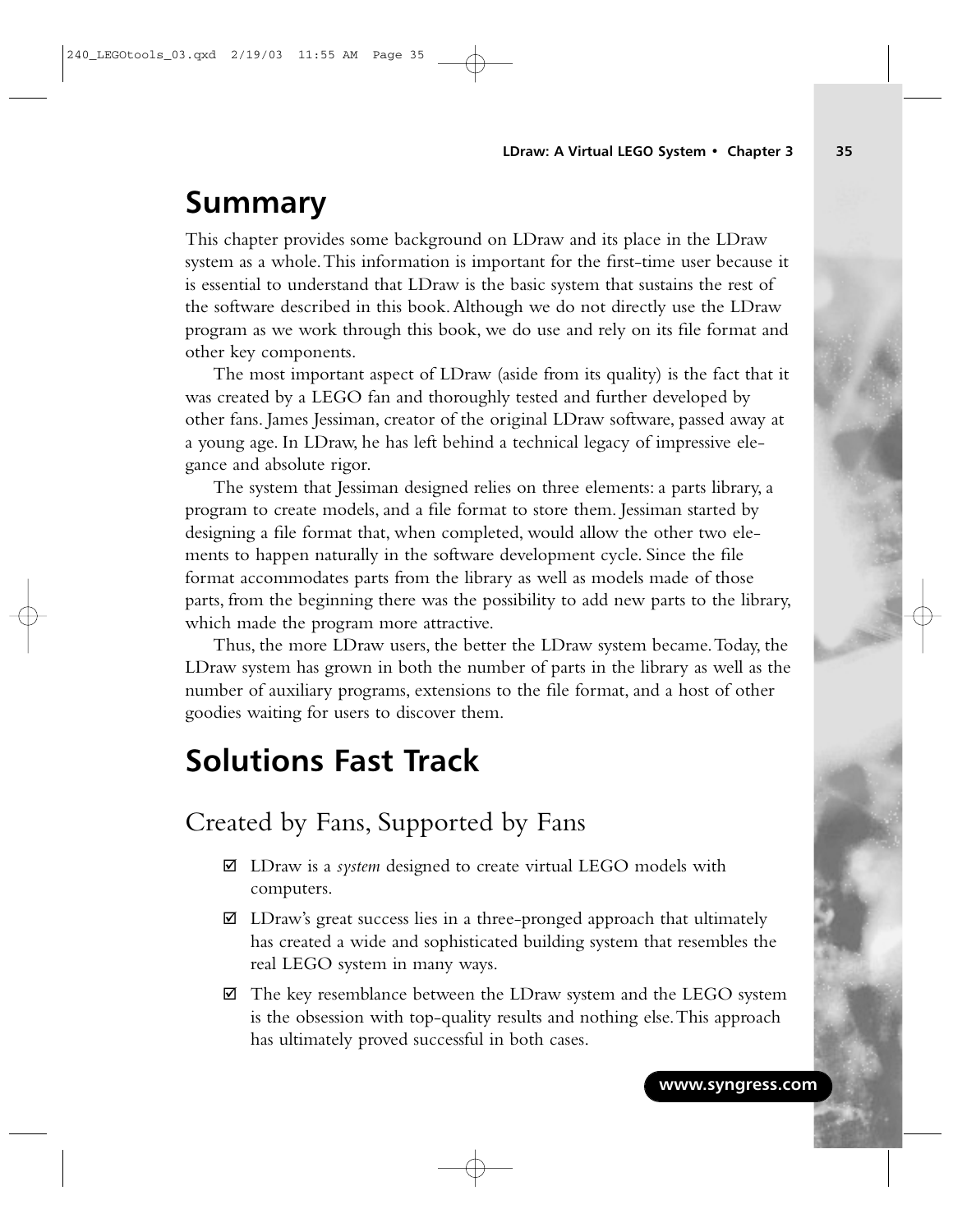#### A LEGO CAD System

- $\boxtimes$  The LDraw system relies on a parts library that holds the basic building blocks, program(s) to put them together, and a file format that stores the completed models.
- $\boxtimes$  By designing a file format that could store both models and parts for the library, James Jessiman set the successful specifications for a *whole* virtual LEGO CAD building system.
- $\boxtimes$  By design, this system gets better as more people use it. It has already evolved quite a bit, and the future looks very bright.

#### A Multitude of Resources

- $\boxtimes$  LDraw is not only a highly successful software system; it is also a great exponent of the pool of resources available to LEGO fans.
- $\boxtimes$  These programs are generally created by fans, free of charge; those fans often accept (and even ask for) collaboration and user input.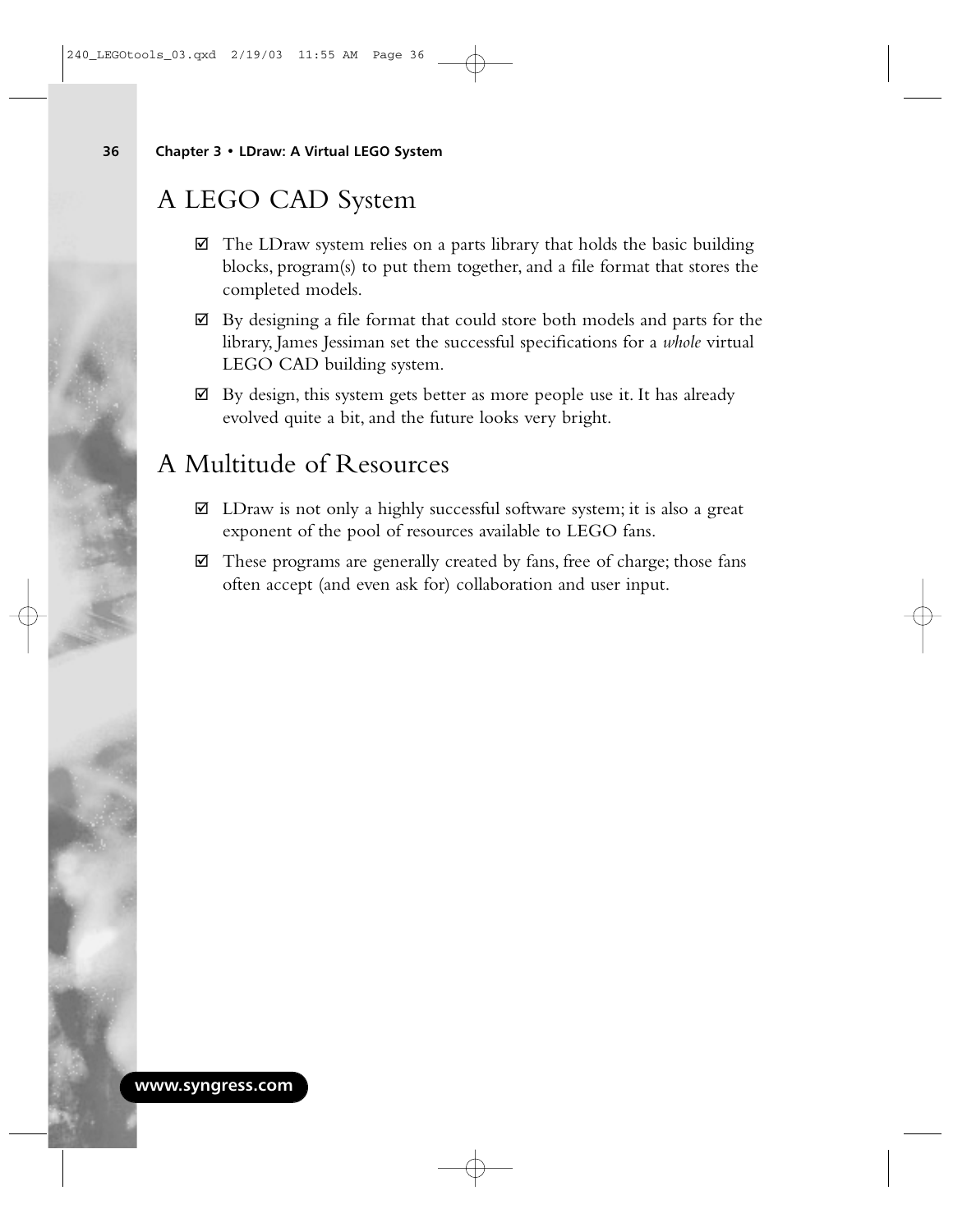### **Frequently Asked Questions**

The following Frequently Asked Questions, answered by the authors of this book, are designed to both measure your understanding of the concepts presented in this chapter and to assist you with real-life implementation of these concepts. To have your questions about this chapter answered by the author, browse to **www.syngress.com/solutions** and click on the **"Ask the Author"** form.

- **Q:** Is LDraw a program?
- **A:** LDraw defines both a program and a file format to create and view LEGO models in virtual computer space.The file format and the general program structure have outlived the executable itself as new applications based on it have been developed. LDraw is most often thought of as a complete system of LEGO CAD.
- **Q:** What is freeware?
- **A:** Freeware are programs whose authors have allowed their free use and distribution.They do not carry any moral obligation to pay for their use. Not all freeware programs are open source. In fact, the LDraw program code is not public. But its file format is, which is a key element in its success.
- **Q:** Who created LDraw?
- **A:** Its author, James Jessiman, died in 1997, but the LDraw legacy has been embraced by the international LEGO community.The Web site dedicated to all things LDraw, LDraw.org, has become one of the pillars of this community.
- **Q:** How can I get support for LDraw?
- **A:** The international LEGO community, largely structured around the sites www.lugnet.com and www.LDraw.org, is full of incredibly talented and generous individuals who not only have created free tutorials and additional programs but will also answer any and all LEGO-related questions, no matter how complicated. In fact, the complicated questions posed on these sites are generally the ones that draw the most attention!